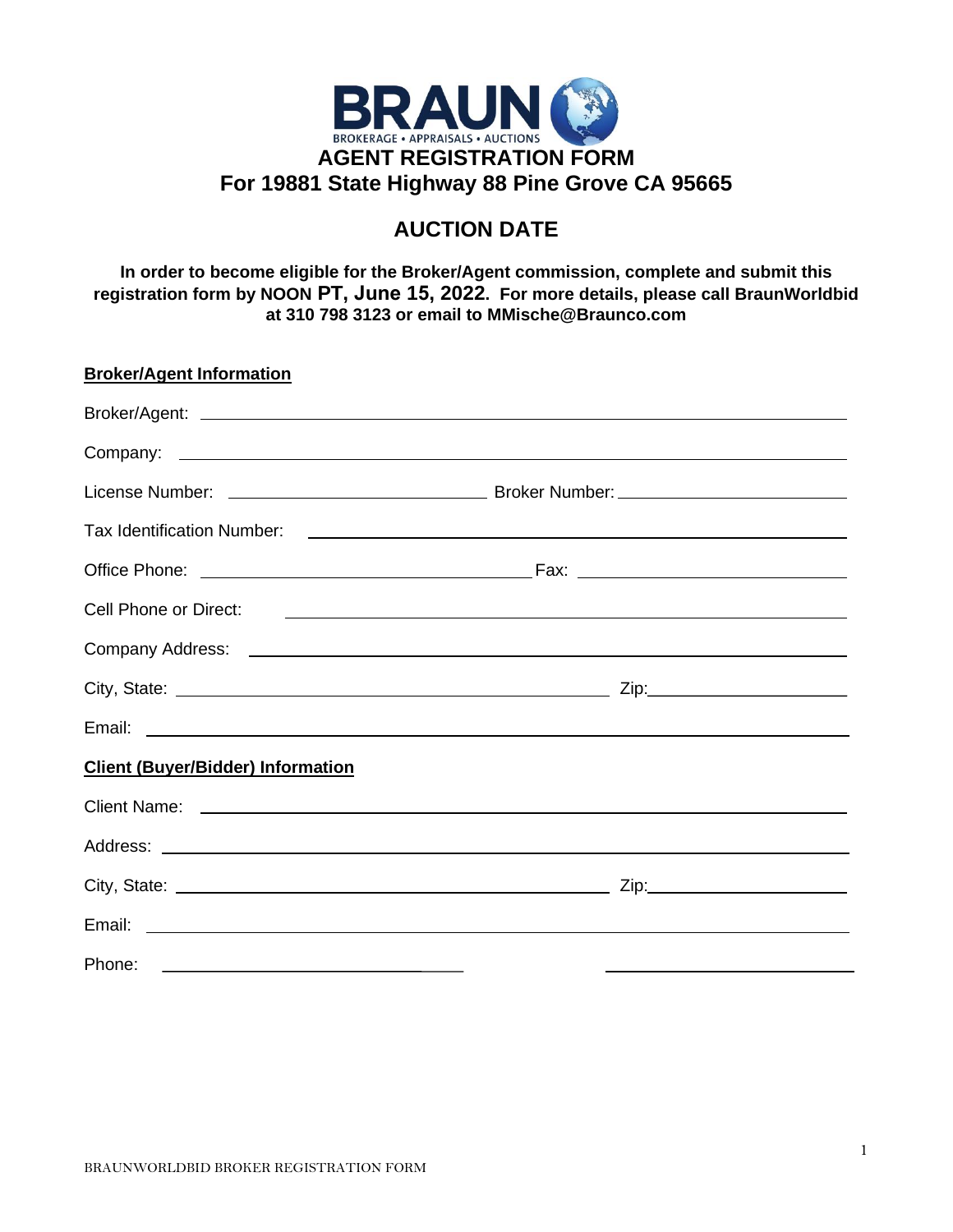## **Broker/Agent Participation Guidelines**

- 1. A commission will be paid based on the following terms to any properly licensed Real Estate Broker/Agent who submits his or her client's opening bid according to the guidelines as outlined below and whose client is the successful purchaser of the property. Their client must close on the property and must pay the Total Contract Price for the property in U.S. funds to receive the following a (2%) commission of the Final Bid price will be paid.
- 2. The Broker/Agent commission will not exceed (2%) of the Final Bid price of the property purchased by the Broker/Agent's client
- 3. In order to be entitled to any commission, the broker/agent must complete the following steps:
	- A. Register his or her client by filling out the Broker Registration Form in full, including the signature of the client on the form. Submit the Broker Registration Form via email for receipt before the deadline of May 12, 2022 by Noon PT in order to receive the 2% commission.
	- B. Be sure to verify that BraunWorldbid has received your Broker/Agent Registration form by calling 310 798 3123

## *Email submissions:*

MMische@braunco.com

- C. Abide by the guidelines outlined herein.
- 4. By placing his or her signature below, the Broker/Agent certifies, agrees and acknowledges that:
	- A. The Broker/Agent will not claim any exceptions to the procedures outlined in this document.
	- B. No oral registration will qualify Broker/Agent for commission.
	- C. Only the first registration of a prospective Buyer/Bidder will be accepted and honored. This registration is void if the Buyer/Bidder has already been registered by Premiere Estates or by another Broker/Agent.
	- D. The commission will be payable only at closing and will be disbursed by the escrow agent.
	- E. The Broker/Agent will hold harmless and indemnify Braunco, Inc. from any and all claims with regard to such commission.
	- F. The Broker/Agent will be paid a commission only as set forth under these guidelines and only as pertaining to the specific property being auctioned.
	- G. The Broker/Agent will not receive a commission without the signature of the client on the Broker Registration Form.
	- H. The Broker/Agent shall provide an Agency Disclosure to their Buyer/Bidder listed above prior to the Auction.
	- I. This form consists of three pages and that the Broker/Agent has received all pages.
- 5. Bids must submit to Braunworldbid prior to or no later than May 12, at NOON PT
- 6. All bids must be submitted in U.S. dollar amounts. The Broker's/Agent's Buyer/Bidder, by placing his or her signature below, certifies, agrees and acknowledges that:
	- A. Braunco, Inc. is representing the Seller only as an auctioneer in this transaction. Commission shall be paid only to Broker/Agent representing client (Buyer/Bidder) as an Agent as acknowledged in this form if another Broker/Agent has not registered him/her with Seller or Braunco, Inc.
	- B. He or she shall hold harmless and indemnify Braunco, Inc., and Seller from any and all representations made by you, the Broker/Agent.